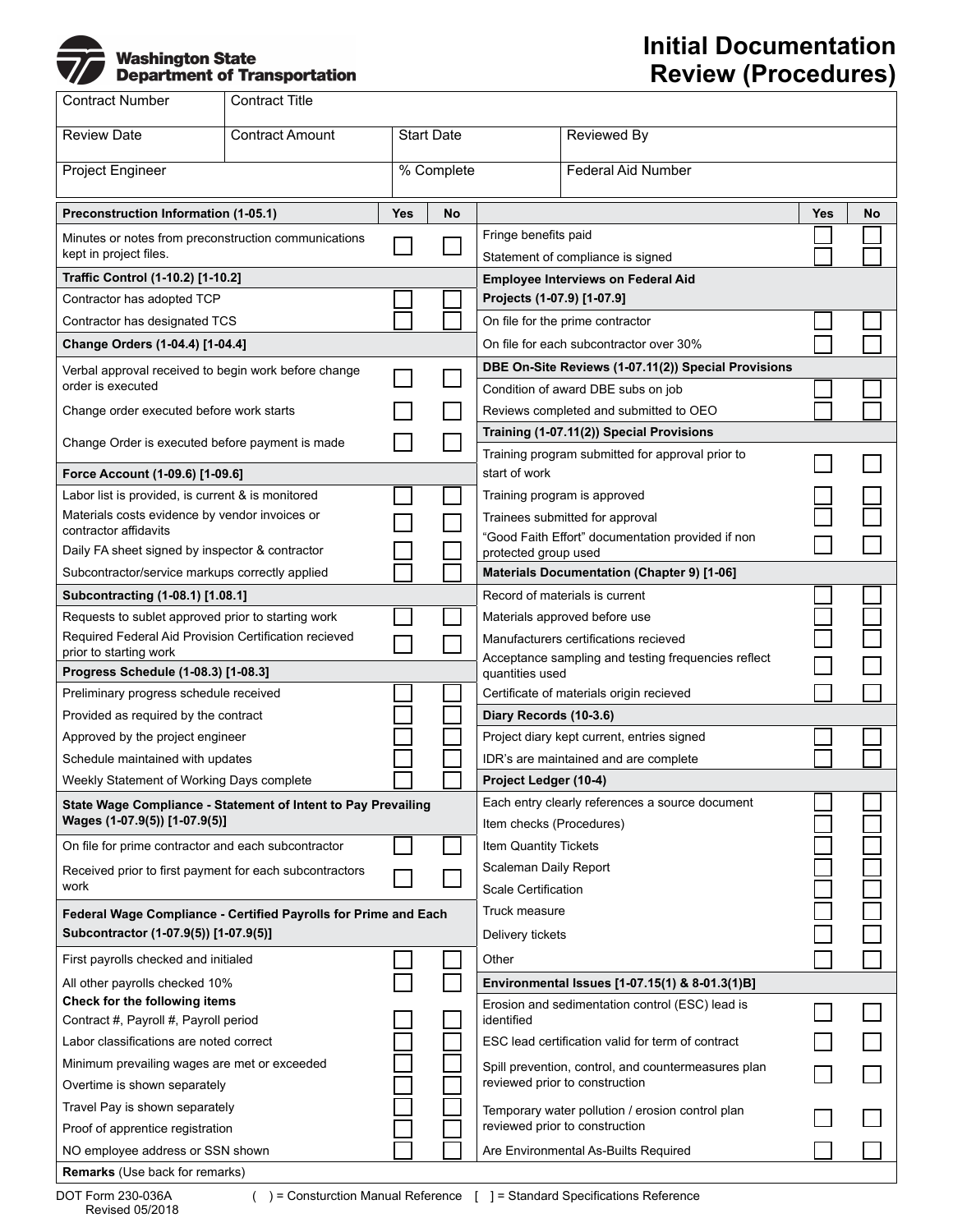## **Remarks**